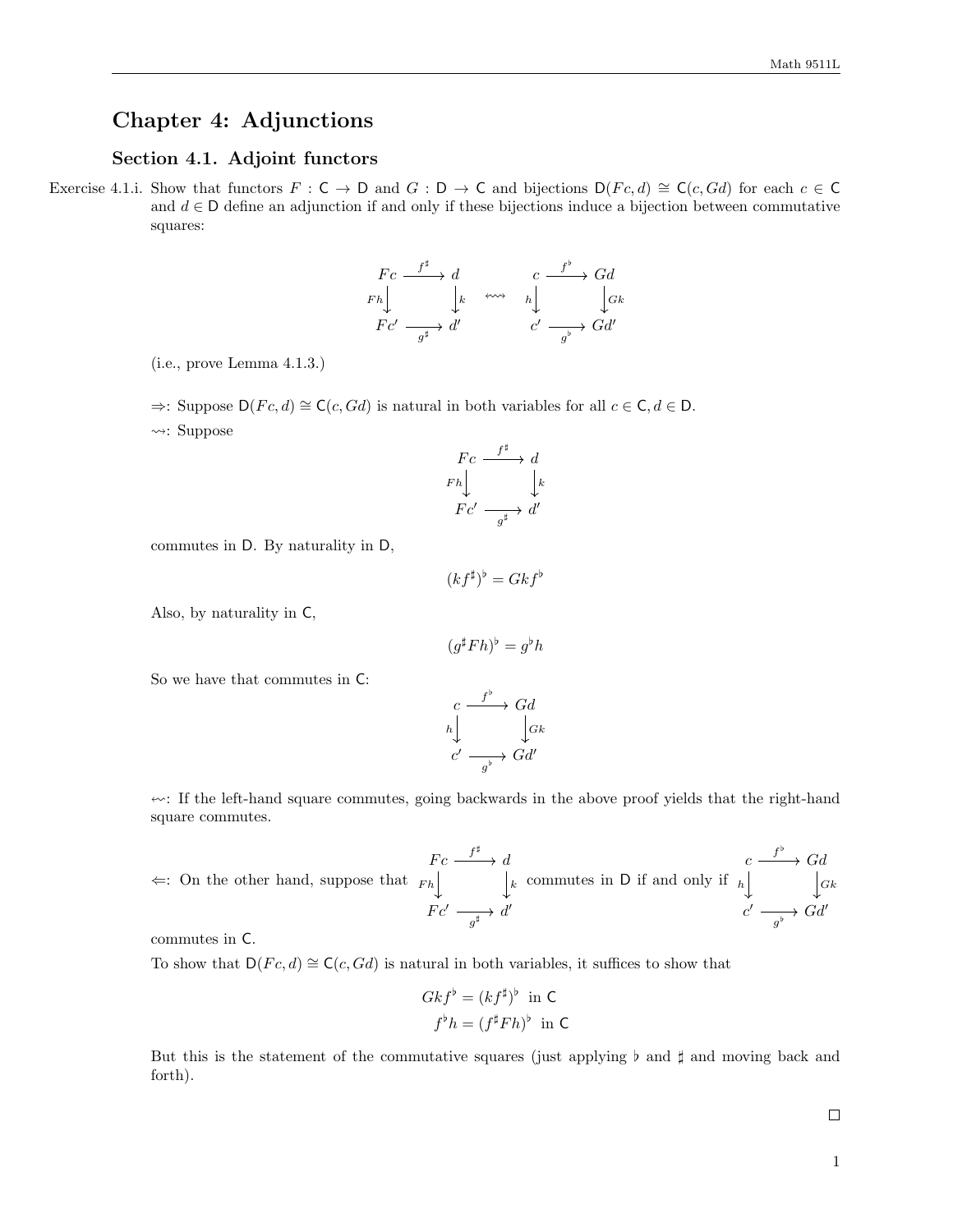Exercise 4.1.ii. Define left and right adjoints to

(i) ob :  $Cat \rightarrow Set$ ,

ob : Cat  $\rightarrow$  Set is defined by sending a category C to its set of objects and a functor  $F : C \rightarrow D$  to its underlying set map ob $C \rightarrow$  obD.

Left adjoint to ob: The functor  $Di : Set \rightarrow Cat$  where:

 $Di : X \mapsto$  discrete category on X

i.e., the category where objects are elements of  $X$  and morphisms are only identity morphisms. Right adjoint to ob: The functor  $G : Set \rightarrow Cat$  where:

 $G: X \mapsto$  category  $C_X$  with ob $C_X = X$ 

and  $C_X$  has exactly one arrow in each hom-set.

(ii) Vert : Graph  $\rightarrow$  Set, and

Vert : Graph  $\rightarrow$  Set is defined by sending a graph  $\Gamma$  to its set of vertices and a graph morphism  $\varphi : \Gamma \to \Psi$  to its underlying set map of vertices,  $V_{\Gamma} \to V_{\Psi}$ . Left adjoint to Vert: The functor  $F : Set \rightarrow Graph$  where:

$$
F:X\mapsto \Gamma_X
$$

where  $\Gamma_X$  is the graph with vertices elements of X and set maps are sent to the graph morphism defined on the vertices of each graph.

Right adjoint to Vert: The functor  $G :$  Set  $\rightarrow$  Graph where:

 $G: X \mapsto \Gamma'_X$ 

where  $\Gamma'_X$  is the graph with vertices X and one edge between every pair of vertices (the complete graph on  $|X|$  vertices).

(iii) Vert : DirGraph  $\rightarrow$  Set. Vert : DirGraph  $\rightarrow$  Set is defined by sending a directed graph  $\Gamma$  to its set of vertices and a directed graph morphism  $\varphi : \Gamma \to \Psi$  to its underlying set map of vertices,  $V_{\Gamma} \to V_{\Psi}$ .

Left adjoint to Vert: The functor  $F : Set \rightarrow DirGraph$  where:

$$
F:X\mapsto \Gamma_X
$$

where  $\Gamma_X$  is the graph with vertices elements of X and set maps are sent to the graph morphism defined on the vertices of each graph.

Right adjoint to Vert: The functor  $G : \mathsf{Set} \to \mathsf{DirGraph}$  where:

 $G: X \mapsto \Gamma'_X$ 

where  $\Gamma'_X$  is the graph with vertices X and two edges between every pair of vertices (each Hom set has exactly 1 element, and morphisms are directed graph morphisms).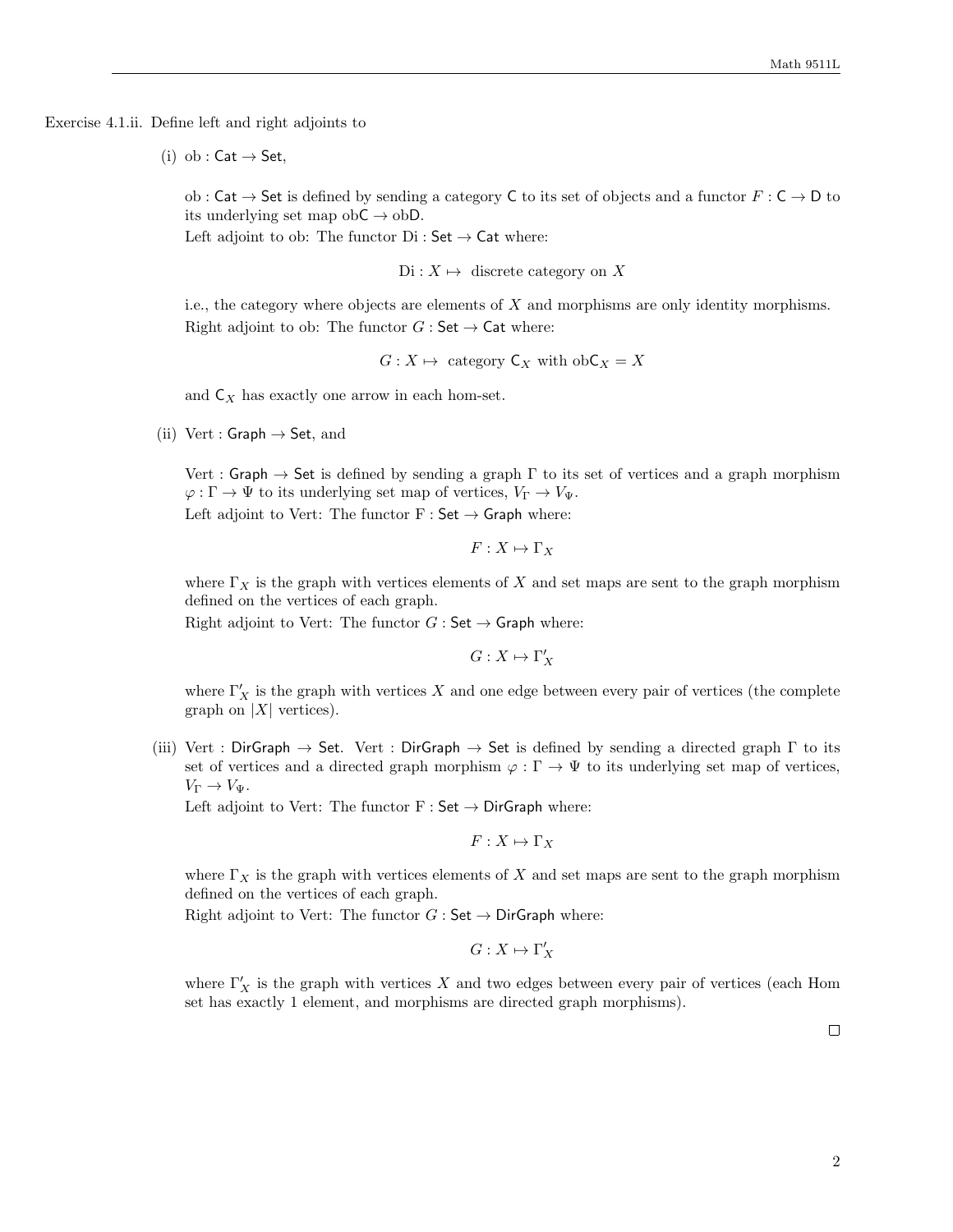Exercise 4.1.iii. Show that any triple of adjoint functorsrt



gives rise to a canonical adjunction  $LU + RU$  between the induced endofunctors of C.

Since  $L \dashv U$ , and  $U \dashv R$ , then for each  $c \in \mathsf{C}$ ,  $d \in \mathsf{D}$ ,

$$
C(Ld, c) \cong D(d, Uc)
$$
  

$$
D(Uc, d) \cong C(c, Rd)
$$

and both isomorphisms are natural in both variables.

Want: natural isomorphism  $C(LUc', c) \cong C(c', RUc)$  for each  $c, c' \in C$ . We have that  $C \xrightarrow{U} D \xrightarrow{L} C$ R L U Denote the adjunctions  $L \dashv U$  and  $U \dashv R$  as follows.

$$
\frac{LUc' \to c}{Uc' \to Uc}
$$

$$
c' \to RUc
$$

Thus, by the first and last lines of the above visual,  $LU \vdash RU$ .

 $\Box$ 

#### Section 4.2. The unit and counit as universal arrows

Exercise 4.2.i. Prove that any pair of adjoint functors  $F: \mathsf{C} \to \mathsf{D}, G: \mathsf{D} \to \mathsf{C}$  restrict to define an equivalence between the full subcategories spanned by those objects  $c \in \mathsf{C}$  and  $d \in \mathsf{D}$  for which the components of the unit  $\eta_c$  and of the counit  $\epsilon_c$ , respectively, are isomorphisms.

> Restrict F and G to the full subcategories of C and D respectively spanned by those  $c \in \mathsf{C}, d \in \mathsf{D}$  such that  $\eta_c$  and  $\epsilon_d$  are isomorphisms. For ease of notation, denote these as F and G. Then, F is fully faithful if and only if

$$
\mathsf{C}(x,y) \to \mathsf{D}(Fx,Fy)
$$

is an isomorphism in Set. Observe that

 $C(x, y) \longrightarrow D(Fx, F y) \longrightarrow C(x, GF y)$ 

is naturalin x. By adjunction (and the Yoneda lemma), we know that

$$
D(Fx, Fy) \longrightarrow C(x, GFy)
$$

is an isomorphism.

Now,  $C(x, y) \rightarrow C(x, GFy)$  is also an isomorphism:

$$
(f: x \mapsto y) \longmapsto \eta_y \circ f \in \mathsf{C}(x, GFy)
$$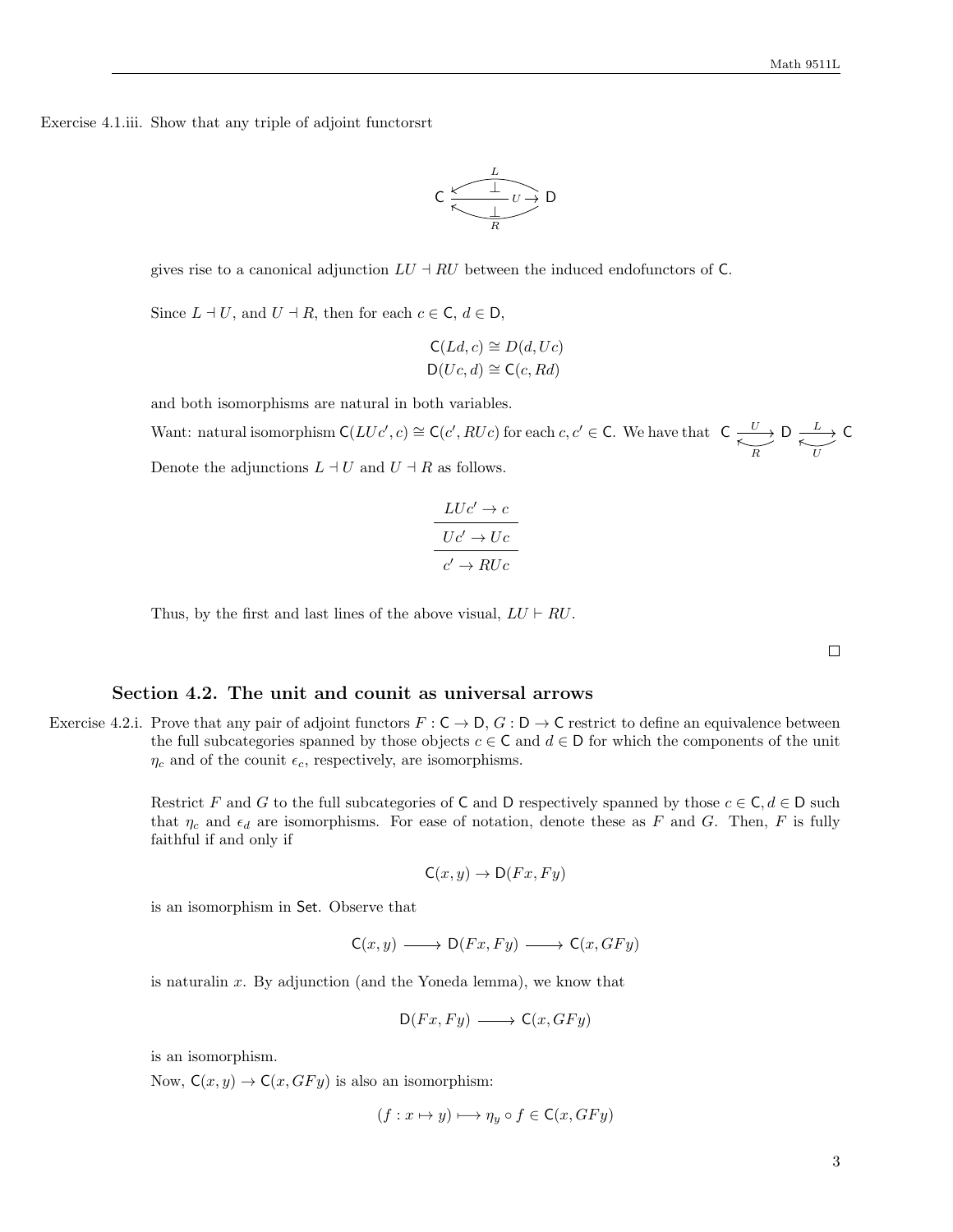As  $\eta_y$  is an isomorphism, then this map is injective and surjective. Hence, this is an isomorphism, which yields that  $C(x, y) \to D(Fx, Fy)$  is an isomorphism. So F is fully faithful.

Similarly,  $G$  is fully faithful iff

$$
\mathsf{D}(x',y') \to \mathsf{C}(Gx',Gy')
$$

is an isomorphism in Set. Observe that

$$
\mathsf{D}(x',y')\longrightarrow \mathsf{C}(Gx',Gy')\longrightarrow \mathsf{D}(FGx',y')
$$

is determined by  $\epsilon_{x'}$  so that  $D(x', y') \to D(FGx', y')$  is given by  $g \mapsto g \circ \epsilon_{x'}$ .

F is essentially surjective: Let  $d \in \mathsf{D}$ . Take  $c := Gd \in \mathsf{C}$ . Since  $\epsilon_d : F G d \to d$  is an isomorphism, then  $Fc \cong d$  and hence F is essentially surjective.

That is, F and G are fully faithful and essentially surjective, and hence these restrictions define an equivalence.

 $\Box$ 

Exercise 4.2.iii. Pick your favourite forgetful functor from Example 4.1.10 and prove that it is a right adjoint by defining its left adjoint, the unit, and the counit, and demonstrating that the triangle identities hold.

> From example 4.1.10(iv): consider the forgetful functor  $U : Ab \rightarrow Set$ . The "free" construction  $F : \mathsf{Set} \to \mathsf{Ab}$  where  $X \mapsto \mathbb{Z}[X] := \bigoplus_X \mathbb{Z}$  is left adjoint to U.

Unit: The unit is given by  $\eta: 1_{\mathsf{Set}} \Rightarrow UF$ , where

$$
\eta_A: A \to UFA
$$

 $UFA$  is the underlying set of the abelian group on  $A$ , so this is the inclusion of generators.

Counit: The counit is given by  $\epsilon : FU \Rightarrow 1_{\text{Ab}}$ , where

$$
\epsilon_G: FUG \to G
$$

Since  $FX = \{\sum_{g \in G} c_g \cdot g \mid c_g \in \mathbb{Z}\}\$ , then  $\sum_{g \in G} c_g \cdot g$  is the evaluation of the sum. This is what  $\epsilon_G$ corresponds to.

Triangle identities: It is clear that  $F \eta_A : FA \to F UFA$  has left inverse  $\epsilon_{FA} : F UFA \to FA$  and  $\overline{U \epsilon_G : UFUG \to U}$  has right inverse  $\eta_{UG} : UG \to UFUG$ .

 $\Box$ 

Exercise 4.2.iv. Each component of the counit of an adjunction is a terminal object in some category. What category?

Suppose  $F \dashv G$ ,  $F : \mathsf{C} \rightleftarrows \mathsf{D} : G$ , is an adjunction. Let  $\epsilon : FG \Rightarrow 1_D$ ,  $\epsilon_d : FGd \to d$  be the counit. Let  $1_d : \mathbb{1} \to \mathsf{D}$  denote the constant functor at  $d \in \mathsf{D}$ .

*Claim:*  $\epsilon_d$  is a terminal object of the comma category  $F \downarrow 1_d$  (defined in Exercise 1.3.vi).

Let  $(c \in \mathsf{C}, x \in \mathbb{1}, f : Fc \to 1_d x)$  be an arbitrary element of  $F \downarrow 1_d$ . Then, there exist unique  $f : c \to Ud$ such that this commutes:



i.e., there exists a unqiue morphism  $(c \in \mathsf{C}, x \in \mathbb{1}, f : Fc \to 1_d x) \to (Gd \in \mathsf{C}, x \in \mathbb{1}, \epsilon_d : FGd \to 1_d x)$ , so  $\epsilon_d$  is the terminal object of this comma category.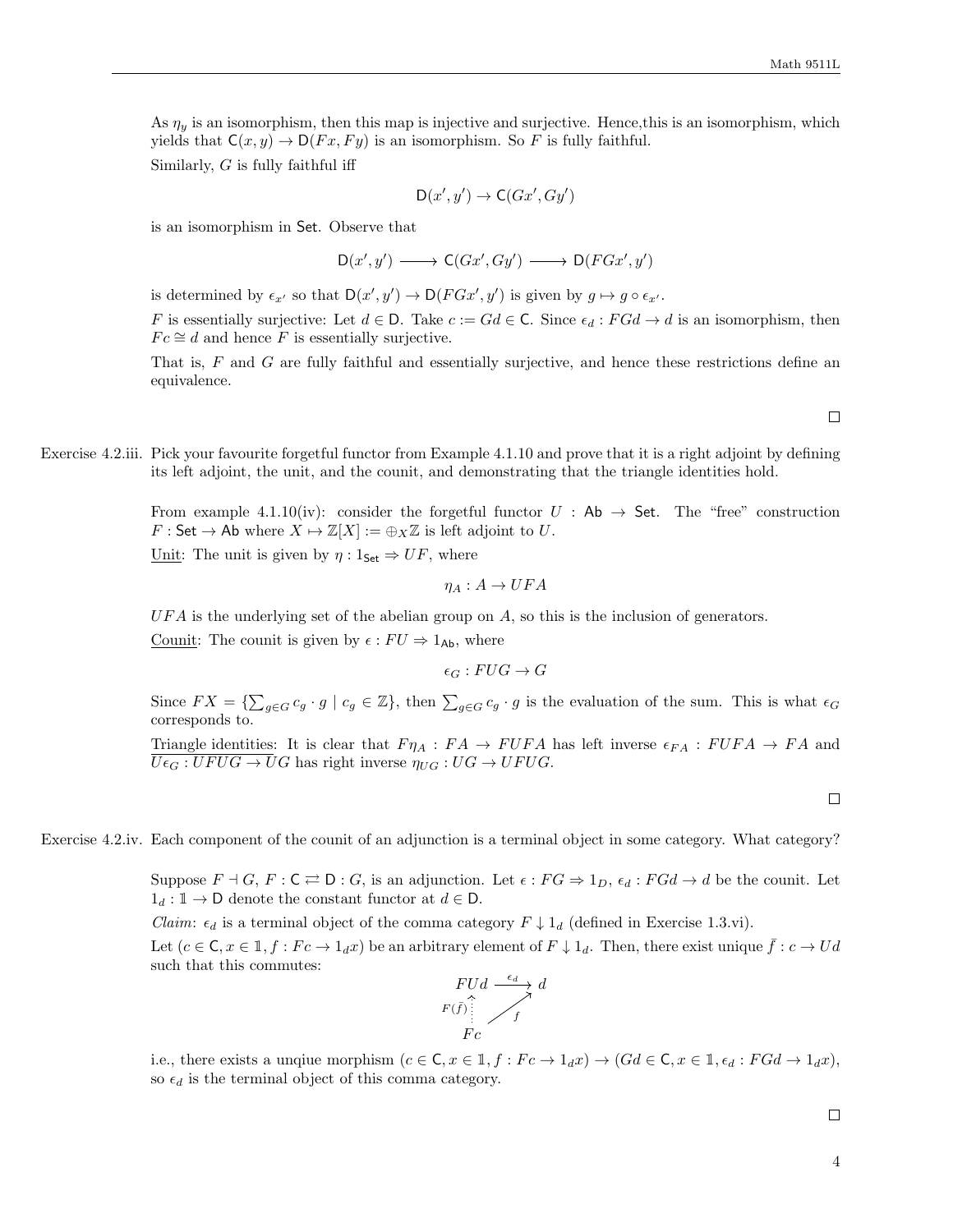## Section 4.3. Contravariant and multivariable adjoint functors

Exercise 4.3.iii. Show that the contravariant power set functor  $P : \mathsf{Set}^{op} \to \mathsf{Set}$  is mutually right adjoint to itself.

By definition,  $P : \mathsf{Set}^{op} \to \mathsf{Set}$  is mutually right adjoint to itself if and only if there exists a natural isomorphism (for all  $A \in \mathsf{Set}^{\mathrm{op}}, B \in \mathsf{Set}$ ).

$$
Set(B, PA) \cong Set(A, PB)
$$

Note the following adjunction for sets  $X, Y, Z$ :

$$
\frac{X \xrightarrow{f} Z^Y}{X \times Y \xrightarrow{g} Z}
$$

This is given by  $\overline{()}$  from top to bottom as:

$$
\bar{f}(x,y) = f(x)(y)
$$

and  $\hat{()}$  from bottom to top is given by:

$$
g^*(x)(y) = g(x, y)
$$

Then, clearly  $-\times Y \dashv (-)^Y$ .

Using this, we have the following sequence of adjunctions (notation as in Exercise 4.1.iii.).

$$
\begin{array}{c}\nA \to P(B) \\
\hline\nA \to \Omega^B \\
\hline\nA \times B \to \Omega \\
\hline\nB \to \Omega^A \\
\hline\nB \to P(A)\n\end{array}
$$

Hence,  $P$  is mutually right adjoint to itself.

 $\Box$ 

#### Section 4.5. Adjunctions, limits, and colimits

Exercise 4.5.i. When does the unique functor  $\cdot : \mathsf{C} \to \mathbb{1}$  have a left adoint? When does it have a right adjoint?

The functor  $! : \mathsf{C} \to \mathbb{1}$  has a left adjoint when  $\mathsf{C}$  has an initial object. Denoting the initial object as s, the counit of the adjunction is  $\epsilon : s \to c$ .

Similarly, functor ! :  $C \rightarrow \mathbb{1}$  has a right adjoint when C has a terminal object t. The unit of the adjunction is then  $\eta : c \to t$ .

 $\Box$ 

Exercise 4.5.ii. Suppose the diagonal functor  $\Delta: \mathsf{C} \to \mathsf{C}^{\mathsf{J}}$  admits both left and right adjoints. Describe the units and counits of these adjunctions.

> The left adjoint to  $\Delta: \mathsf{C} \to \mathsf{C}^J$  is the colimit object and the unit is the universal cone (in definition of colimit); and similarly the right adjoint to  $\Delta$  is the limit object with counit the universal cone.